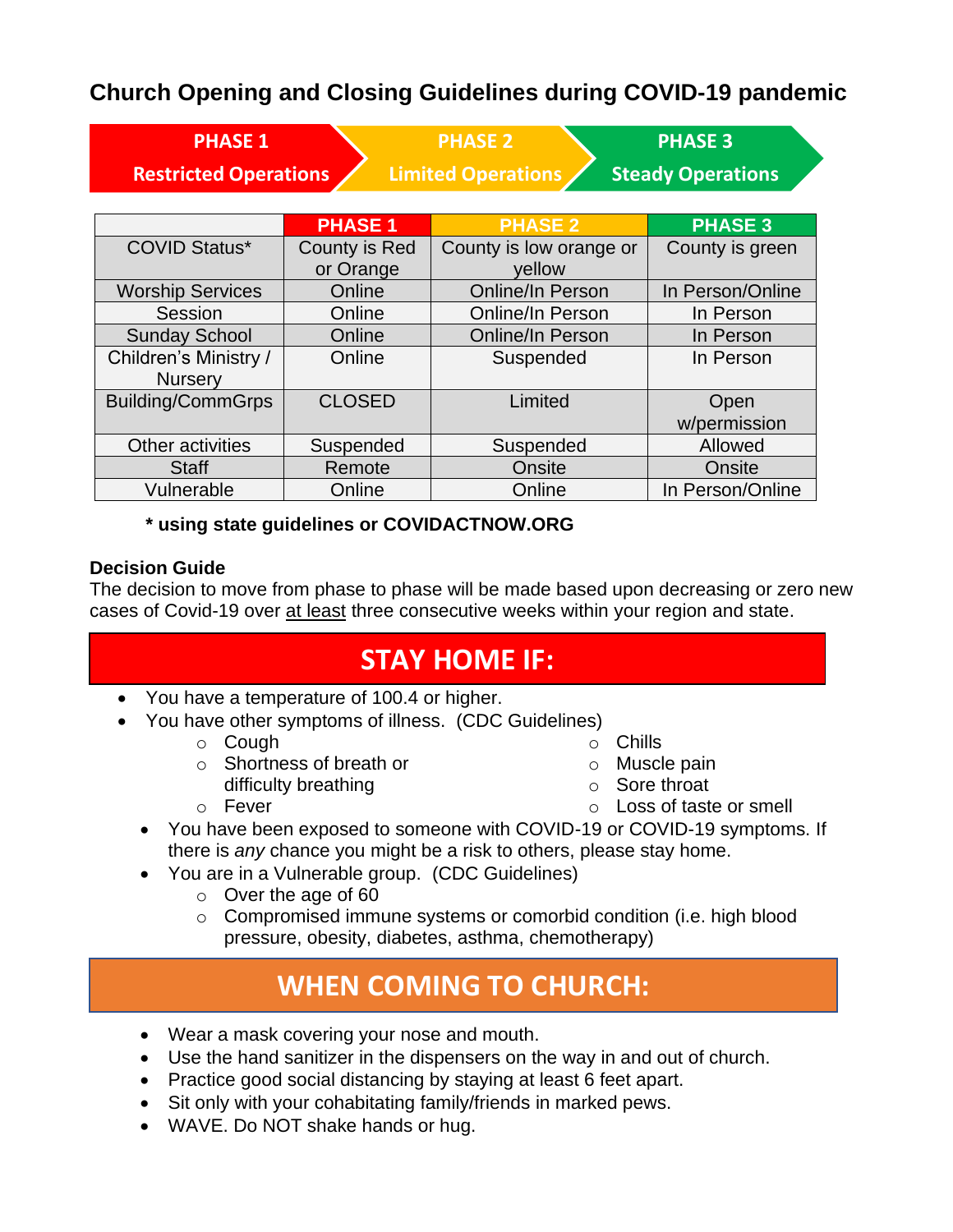- Use a tissue if you cough or sneeze.
- Wash your hands frequently.
- All surfaces will be sanitized before and after worship.

# **PHASE 2 GUIDELINES**

#### **IN-PERSON WORSHIP**

- Please use MARKED entrance and exit doors and hallways.
- Masks covering nose and mouth **must** be worn.
- Hands will be sanitized as you enter the sanctuary.
- Seating will be available where indicated in marked pews.
- Sit ONLY with cohabiting family/friends.
- Maintain 6 feet between yourself and others. NO handshaking or hugs.
- Ushers will seat and dismiss people row by row.
- The church doors will remain open and no air conditioning/celling fans will be used.
- No nursery.
- Offering plates will be available at all sanctuary exits.
- The singing of hymns is postponed until further notice. However, music will continue to be a significant part of the service. Hymnals and bibles will be removed. Please bring your own Bible if you wish.
- The worship bulletin will be available online to print at home and bring. Order of worship will be projected or bulletins available for you to pick up.
- ONLY the sanctuary and marked bathrooms will be used. One person at a time in the bathrooms always.
- ALL other areas and entrances are closed. Please observe posted signs.

### **8:45 and 10:45 LIVE Service** • Sit with cohabiting family/friends. **PHASE 3 GUIDELINES**

- Masks covering nose and mouth must be worn until further notice.
- Hand sanitizer will be available throughout the building.
- Maintain 6 feet between yourself and others.
- NO handshakes or hugs.
- Offering plates will be available at all sanctuary exits.
- All words for hymns and readings will be printed or projected.
- Please observe signs for areas in the building that can be entered.